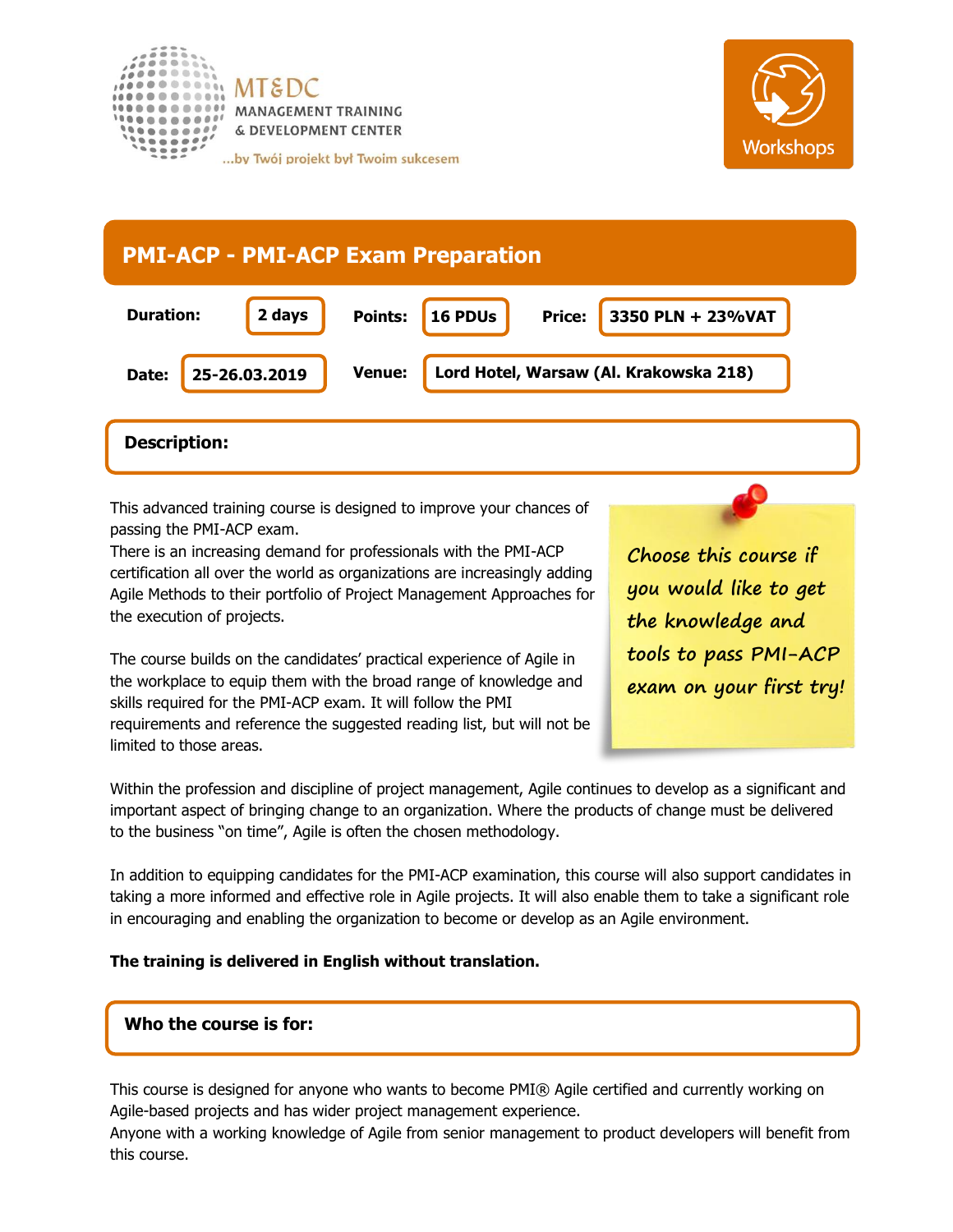#### **Course objectives:**

By the end of this course, you will be able to:

- **Appreciate the wider aspects of Agile project management tools and techniques**
- **Understand terms, concepts, tasks, techniques and best practices when studying the Tools and** Techniques and Knowledge and Skills for the different Domain areas.
- **Practice taking exam questions, giving you confidence in your understanding of the concepts and** approach used in the PMI-ACP exam
- Integrate various disciplines within Agile
- **Design the study approach best suited for your preparation**
- Discuss major themes and issues for each topic area
- **Prepare yourself for the PMI-ACP Certification examination**

#### **Benefits:**

- Reduce your study time for the PMI-ACP exam
- An international expert available for consultation (during and after the training course)
- **Sharing experience with other participants and opportunity for business networking**
- **Improving your business English skills**
- $\blacksquare$  Training materials with additional reference materials

#### **Course Topics:**

#### **1. Foundation Concepts**

- Key aspects of the PMI® Agile Certified Practitioner (PMI-ACP)® Handbook
	- o Overview
	- o Eligibility requirements
	- o Exam information
	- o Exam Blueprint
	- o Continuing certification requirements
- Key aspects of the PMI-ACP Examination Content Outline
	- o Introduction
	- o Agile exam content outline
	- o Tools and techniques
	- o Knowledge and skills
	- o Domains and tasks (not examined)

#### **2. Agile Domains and Tasks (not examinable topics)**

- Purpose of Domains and Tasks
- Domain I Agile Principles and Mindset
- Domain II Value-Driven Delivery
- Domain III Stakeholder Engagement
- Domain IV Team Performance
- Domain V Adaptive Planning
- Domain VI Problem Detection and Resolution
- Domain VII Continuous Improvement (Product, Process, People)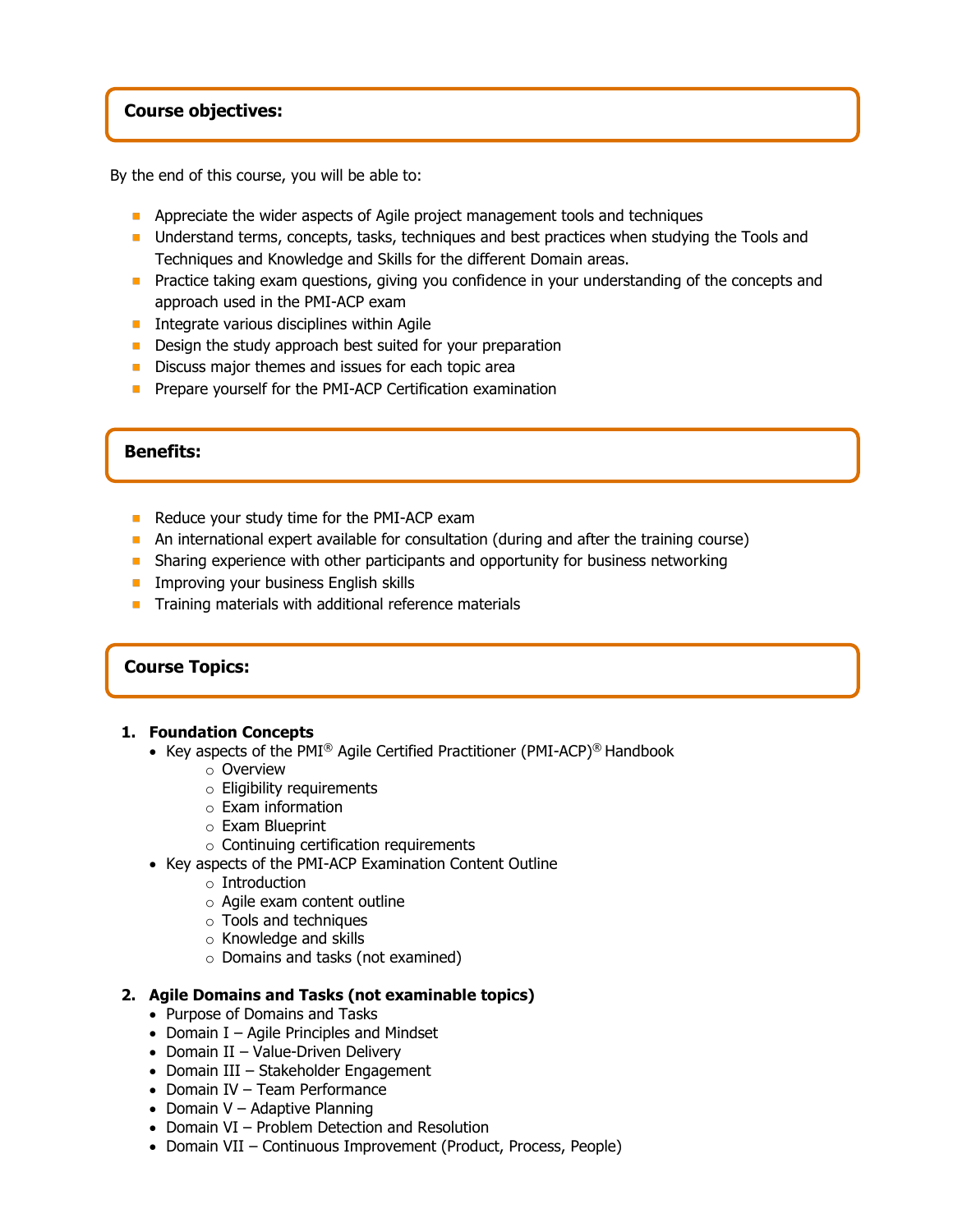#### **3. Agile Framework**

- Agile Methods
- Agile Manifesto
- Process Tailoring
- Agile Process Overview
- Practice Exam (Domain I)

### **4. Value Driven Delivery**

- Assessing Value
- Planning Value
- Delivering Value
- Confirming Value
- Tracking and Reporting Value
- Practice Exam (Domain II)

#### **5. Stakeholder Engagement**

- Stakeholders' understanding
- Communication with Stakeholders
- Soft Skills and Hard Skills
- Leading and Leadership Skills
- Practice Exam (Domain III)

#### **6. Team Performance**

- Team Performance what is it?
- Team Practices
- Practice Exam (Domain IV)

### **7. Adaptive Planning**

- Planning Concepts
- Estimation techniques
- Agile Plans
- Practice Exam (Domain V)

#### **8. Problem Detection and Resolution**

- Identifying Problems
- Resolving Problems
- Engaging the team
- Practice Exam (Domain VI)

#### **9. Continuous Improvement**

- Continuous Improvement Practices
- Practice Exam (Domain VII)

#### **10. Exam Preparation and Course Closure**

- The application process where are you now?
- The "Exam-Focused Journal" what do you still have to do.
- Further preparation self-study schedule
- Exam topic review
- Practice exam
- Practice exam debrief
- Course closure

# **About the trainer:**

# **Hans deVries, PMP, PMI-ACP, CSM, ASM, MEc, MBA**

- ✓ Experienced Sr Program Manager / Project Manager / Scrum Master / Project Management Instructor with proven success utilizing PM methodologies (Agile-Scrum, Kanban and Waterfall) in developing and implementing large IT Programs.
- ✓ Demonstrated innovative ability to develop, run and implement large scale Global IT datacenter and application development projects. More than 25 years' experience in managing IT projects. Over 15 years of experience in implementing and supporting SAP.
- ✓ Extensive experience with Web development and Project Financials and in directing (IT)-project teams and Implementing solutions on a global scale (on-shore and off-shore).
- ✓ Agile and PMP Instructor for Fed Government Agencies and large private organizations.